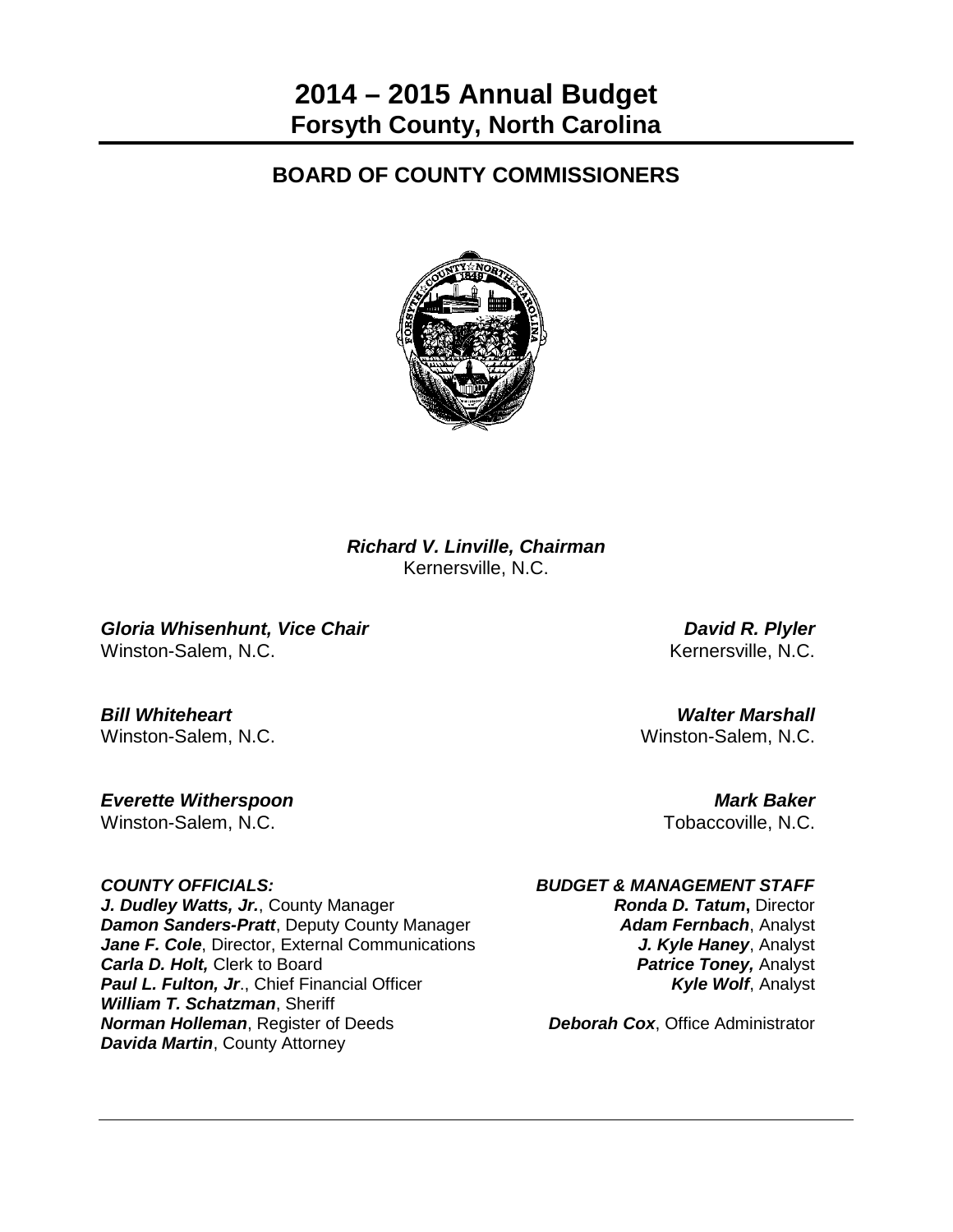# **G.F.O.A. Distinguished Budget Presentation Award**

The Government Finance Officers Association of the United States and Canada (GFOA) presented an Award for Distinguished Budget Presentation to Forsyth County for its annual budget for the fiscal year beginning July 1, 2013.

In order to receive this award, a governmental unit must publish a budget document that meets program criteria as a policy document, as an operating guide, as a financial plan, and as a communications device.

The award is valid for a period of one year only. We believe our current budget continues to conform to program requirements, and we are submitting it to GFOA to determine its eligibility for another award.

This award, along with the Certificate of Achievement for Excellence in Financial Reporting, helps Forsyth County present a quality image to bond rating agencies and their outside organizations.

*Front cover photo: A Special Thanks To: Katie Grace Brake for the conceptual design fo the FY 2014- 15 budget document cover. Her hard work and effort is greatly appreciated.*

*Thanks also to Keith Spencer in IT-Applications Solutions for the professional assistance in taking the concept to design.*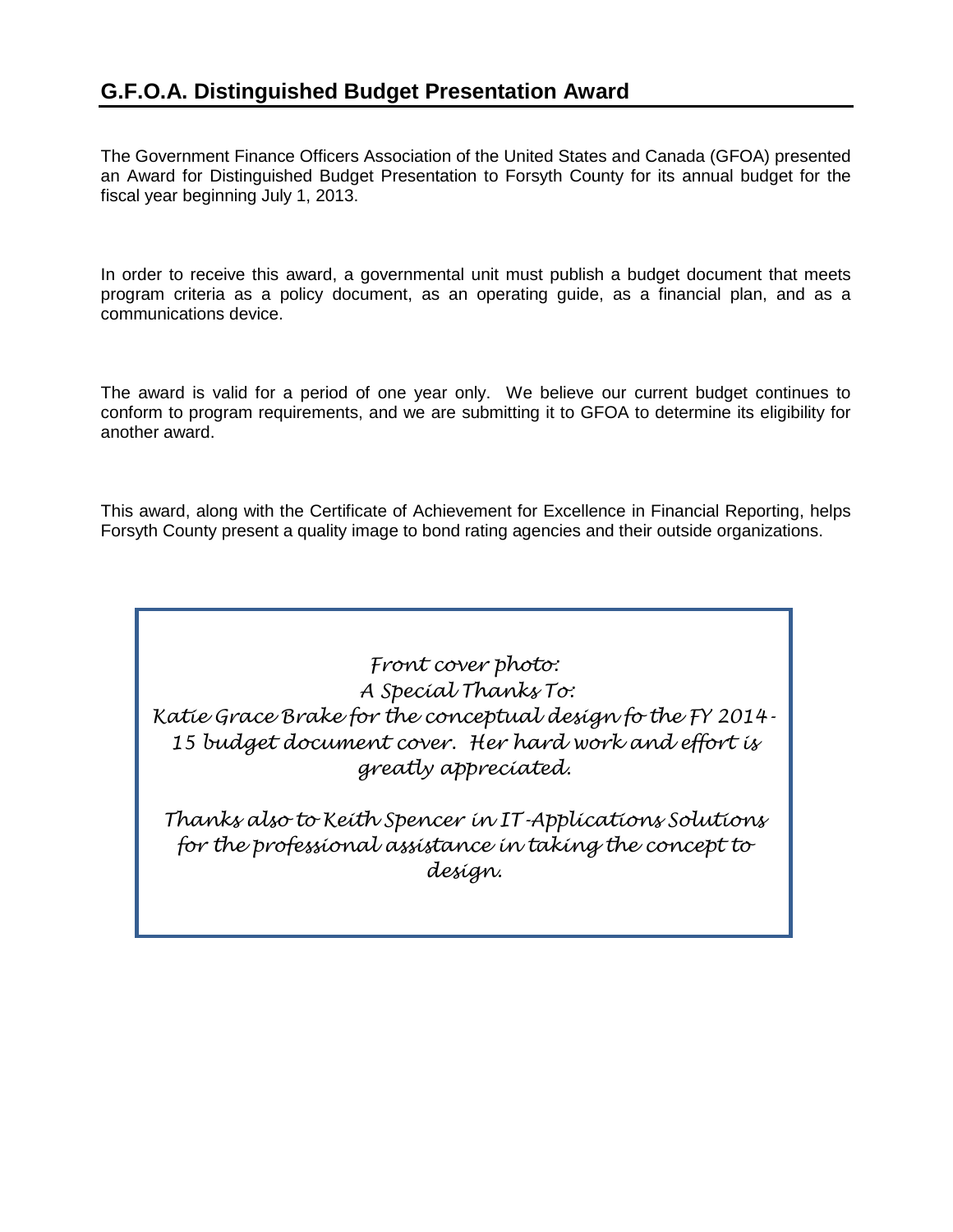

Distinguished Budget Presentation

PRESENTED TO

**Forsyth County** 

**North Carolina** 

For the Fiscal Year Beginning

**July 1, 2013** 

Jeffry P. Emai

**Executive Director**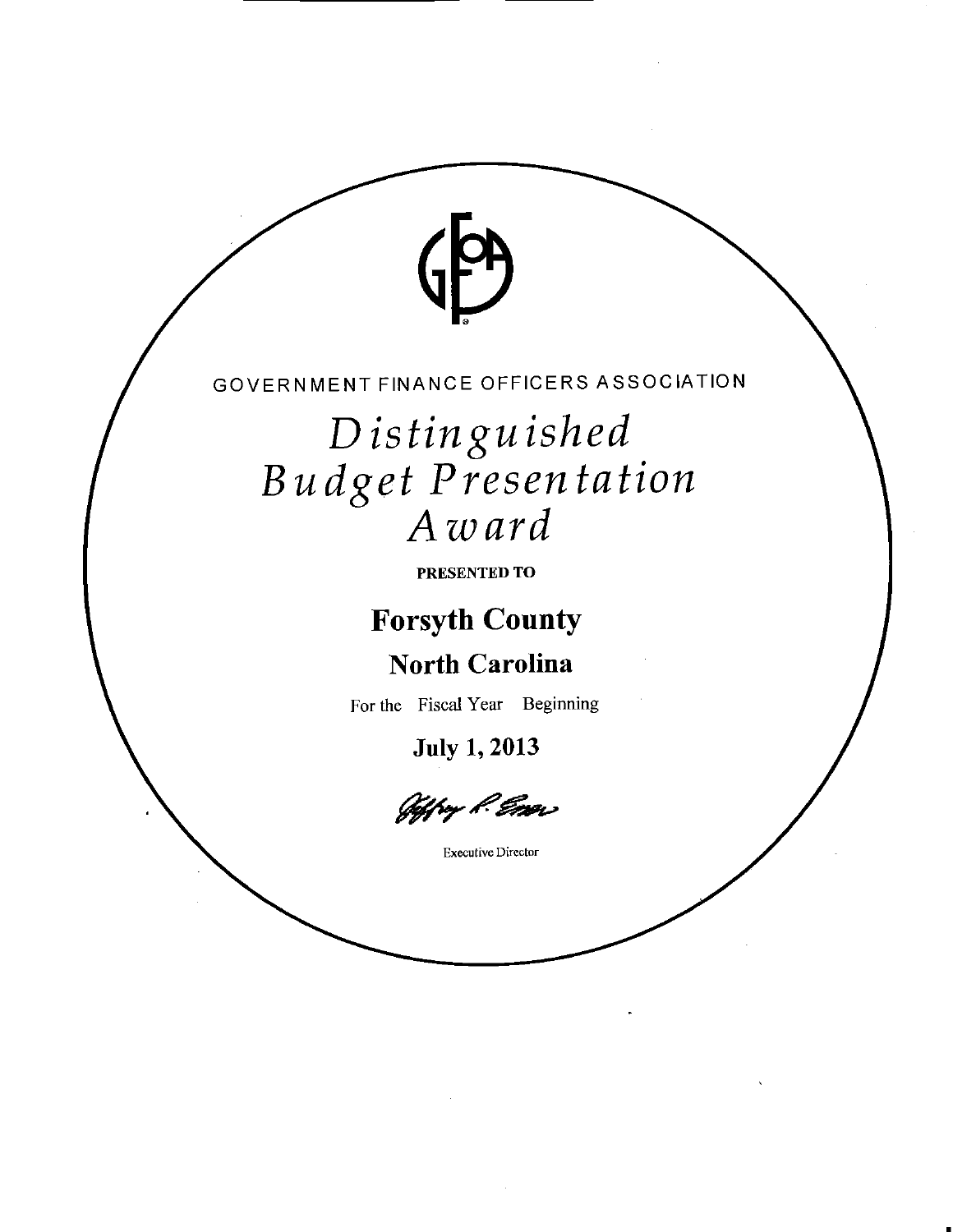June, 2014

Forsyth County Board of Commissioners

Ladies and Gentlemen,

I am pleased to present the FY 2014-2015 Annual Budget for Forsyth County. The Preliminary Budget was presented on May 15<sup>th</sup>, a Public Hearing was held on May 27<sup>th</sup>, and budget workshops were held on May 28<sup>th</sup>. The Budget Ordinance was adopted on May 29, 2014.

This document reflects the adjustments made to the County Manager's Recommended Budget during the budget deliberations and are adopted in the formal Budget Ordinance. A summary of these changes are shown below. The Adopted Property Tax Rate for FY 2014-2015 is 71.68¢, which includes 4.51¢ for the Debt leveling Plans for the November 2006 and November 2008 Education bonds.

The Budget Ordinance also includes the Property Tax Rates for the Fire and Fire/Rescue Protection Districts, which reflects tax rate changes for Lewisville Fire Tax District and West Bend Service District (4/10ths of 1¢ increase from 7.4¢ to 8.0¢ per \$100 valuation), Suburban/Rural Hall Fire Tax District (1¢ increase from 8.6¢ to 9.6¢ per \$100 valuation), and Walkertown (8/10ths of 1¢ increase from 8.7¢ to 9.5¢ per \$100 valuation)) from the FY 2013-2014 rates.

Finally, the Budget Ordinance includes two (2) Board Directed Initiatives: 1) Developing a schedule to phase out the County's Youth Detention Center and 2) Studying the implementation of a pilot Para-Medicine Program.

Collectively, this budget represents hours of work on the part of many people, particularly the Board, and my deepest appreciation is extended to all of them.

Sincerely.

welly haves,

J. Dudley Watts, Jr. **County Manager** 

| <b>Board of Commissioners' Adjustments</b>                    |                    |             |  |  |
|---------------------------------------------------------------|--------------------|-------------|--|--|
| To the Manager's Recommended FY 2014-2015 Budget              |                    |             |  |  |
|                                                               | <b>Expenditure</b> | Revenue     |  |  |
| <b>County Manager's Recommended Budget</b>                    | 401,183,366        | 401,183,366 |  |  |
| <b>Adjustments for City/County Departments</b>                |                    |             |  |  |
| <b>Emergency Management</b>                                   | 4.820              |             |  |  |
| Property & Evidence                                           | 1,660              |             |  |  |
| Arrestee Processing                                           | 500                |             |  |  |
| Recycling Drop-sites/Schools Recycling Program - 100%         | (30, 980)          |             |  |  |
| TransAid                                                      | (4, 140)           |             |  |  |
| Inspections                                                   | (620)              |             |  |  |
| Purchasing                                                    | 980                |             |  |  |
| Planning                                                      | 12,050             |             |  |  |
| <b>Total City/County Adjustments</b>                          | (15, 730)          |             |  |  |
| Vincentes d'ille canda                                        |                    |             |  |  |
| Full funding of Senior Services Request                       | 57,300             |             |  |  |
| Funding for Internal Auditor                                  | 58,782             |             |  |  |
| Funding for 2 School Health Nurses                            | 117,206            |             |  |  |
| Funding for Safe on Seven GCC position                        | 96,445             |             |  |  |
| Funding for Spay/Neuter Program                               | 10,000             |             |  |  |
| Forsyth Tech Carolina Hall Renovation (Reserved Fund Balance) | 3,600,000          | 3,600,000   |  |  |
| Appropriate Reserved Fund Balance                             |                    | 324,003     |  |  |
| is in married                                                 | a tengta           | 3.324.009   |  |  |
| <b>Total Adjustments</b>                                      | 3,924,003          | 3,924,003   |  |  |
| FY 2014-2015 Adopted General Fund Budget                      | 405,107,369        | 405,107,369 |  |  |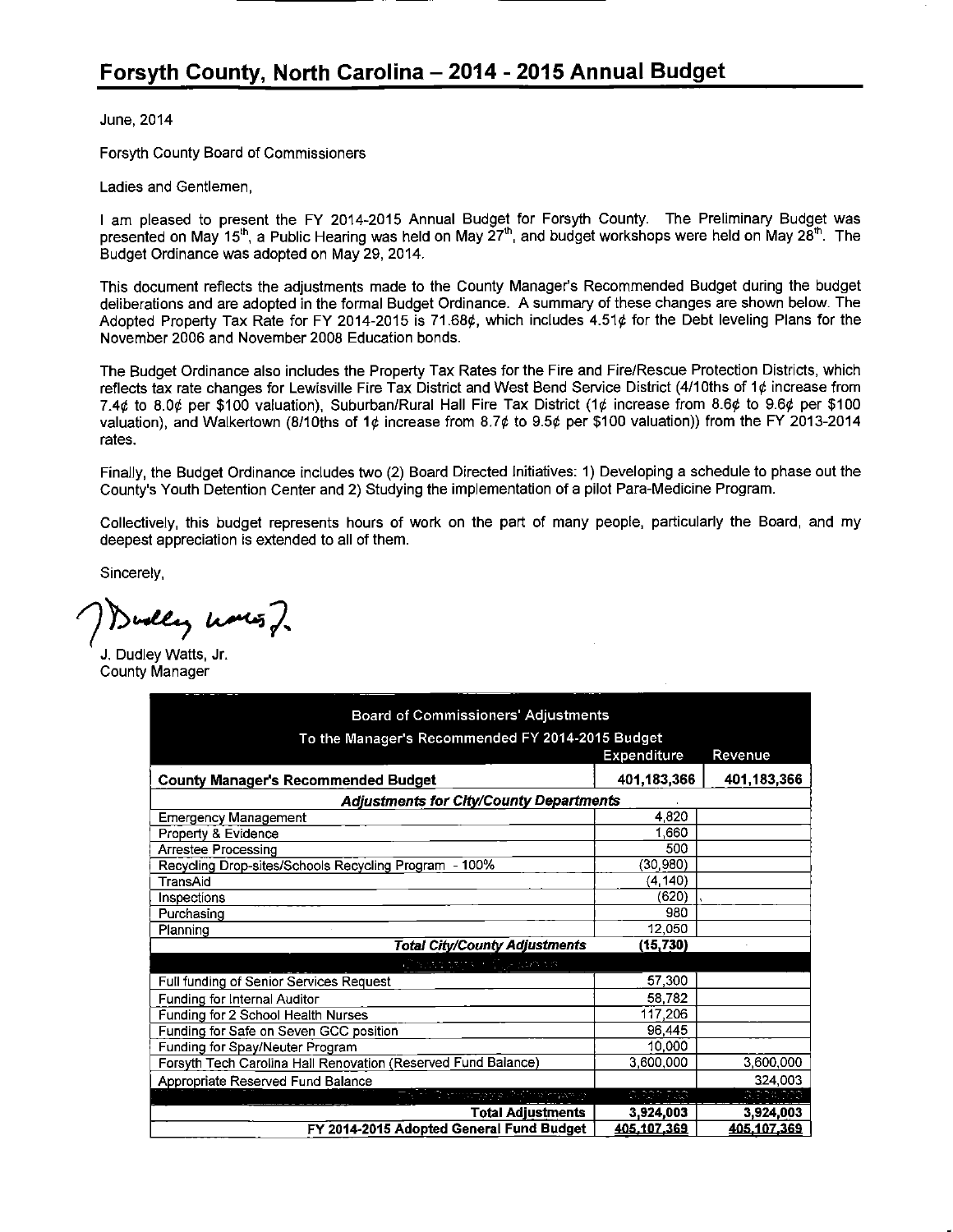# **Table of Contents**

| Goals                                                          |  |
|----------------------------------------------------------------|--|
| Overview                                                       |  |
| Summary                                                        |  |
| Recommended Expenditure and Revenue Pie Charts                 |  |
|                                                                |  |
|                                                                |  |
|                                                                |  |
|                                                                |  |
|                                                                |  |
|                                                                |  |
|                                                                |  |
|                                                                |  |
|                                                                |  |
|                                                                |  |
|                                                                |  |
|                                                                |  |
|                                                                |  |
|                                                                |  |
|                                                                |  |
|                                                                |  |
|                                                                |  |
|                                                                |  |
|                                                                |  |
|                                                                |  |
| Statement of Revenues & Expenditures & Changes in Fund Balance |  |
|                                                                |  |
|                                                                |  |
|                                                                |  |
|                                                                |  |
|                                                                |  |
|                                                                |  |
|                                                                |  |
|                                                                |  |
|                                                                |  |
|                                                                |  |
|                                                                |  |
|                                                                |  |
|                                                                |  |
|                                                                |  |
|                                                                |  |
|                                                                |  |
|                                                                |  |
|                                                                |  |
|                                                                |  |
|                                                                |  |
|                                                                |  |
|                                                                |  |
|                                                                |  |
| General Fund Service Area Charts                               |  |
|                                                                |  |
|                                                                |  |
|                                                                |  |
|                                                                |  |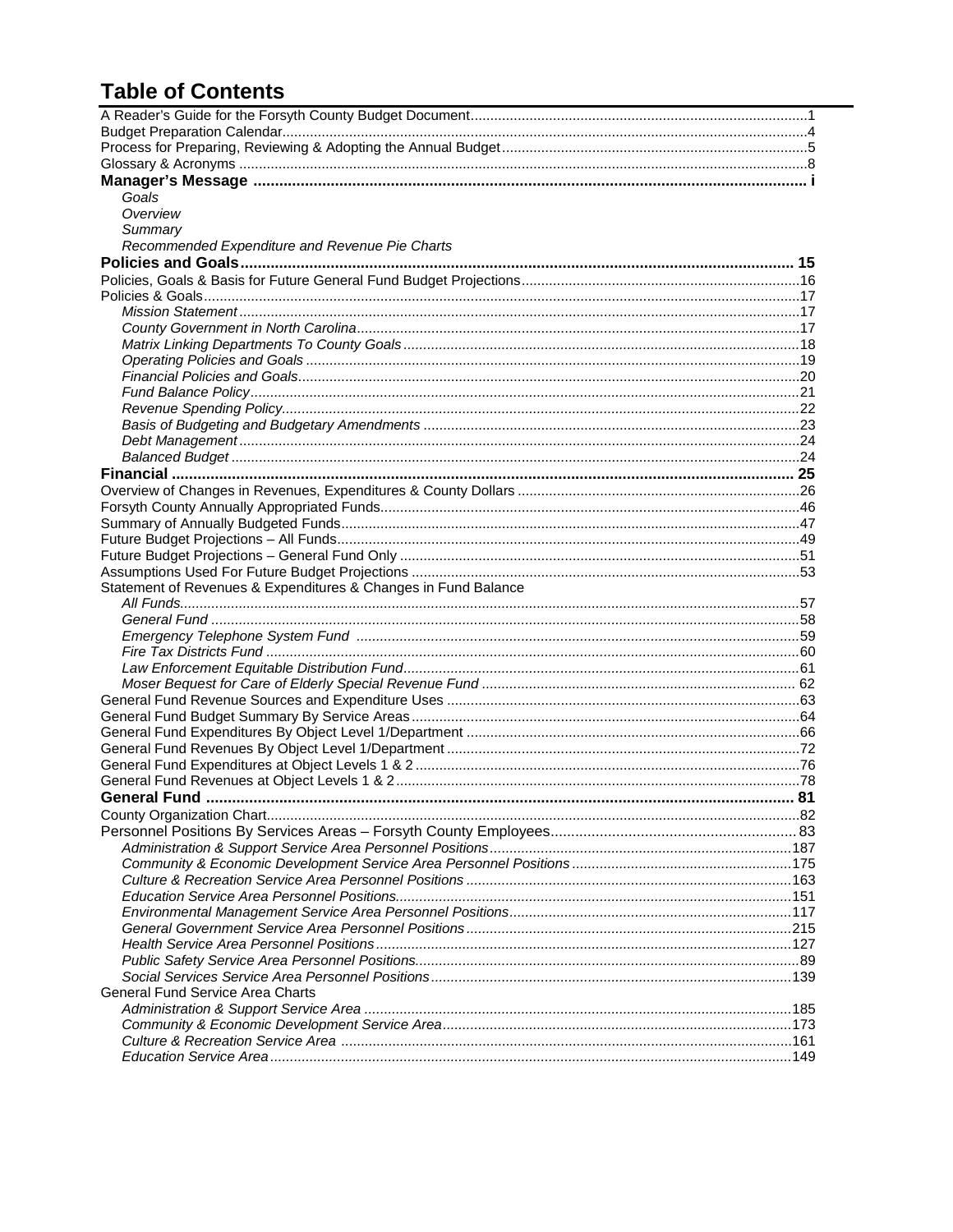# **Table of Contents (Contd.)**

| General Fund Service Area Charts (Contd.) |  |
|-------------------------------------------|--|
|                                           |  |
|                                           |  |
|                                           |  |
|                                           |  |
|                                           |  |
|                                           |  |
|                                           |  |
|                                           |  |
|                                           |  |
|                                           |  |
|                                           |  |
|                                           |  |
|                                           |  |
|                                           |  |
|                                           |  |
|                                           |  |
|                                           |  |
|                                           |  |
|                                           |  |
|                                           |  |
|                                           |  |
|                                           |  |
|                                           |  |
|                                           |  |
|                                           |  |
|                                           |  |
|                                           |  |
|                                           |  |
|                                           |  |
|                                           |  |
|                                           |  |
|                                           |  |
|                                           |  |
|                                           |  |
|                                           |  |
|                                           |  |
|                                           |  |
|                                           |  |
|                                           |  |
|                                           |  |
|                                           |  |
|                                           |  |
|                                           |  |
|                                           |  |
|                                           |  |
|                                           |  |
|                                           |  |
|                                           |  |
|                                           |  |
|                                           |  |
|                                           |  |
|                                           |  |
|                                           |  |
|                                           |  |
|                                           |  |
|                                           |  |
|                                           |  |
|                                           |  |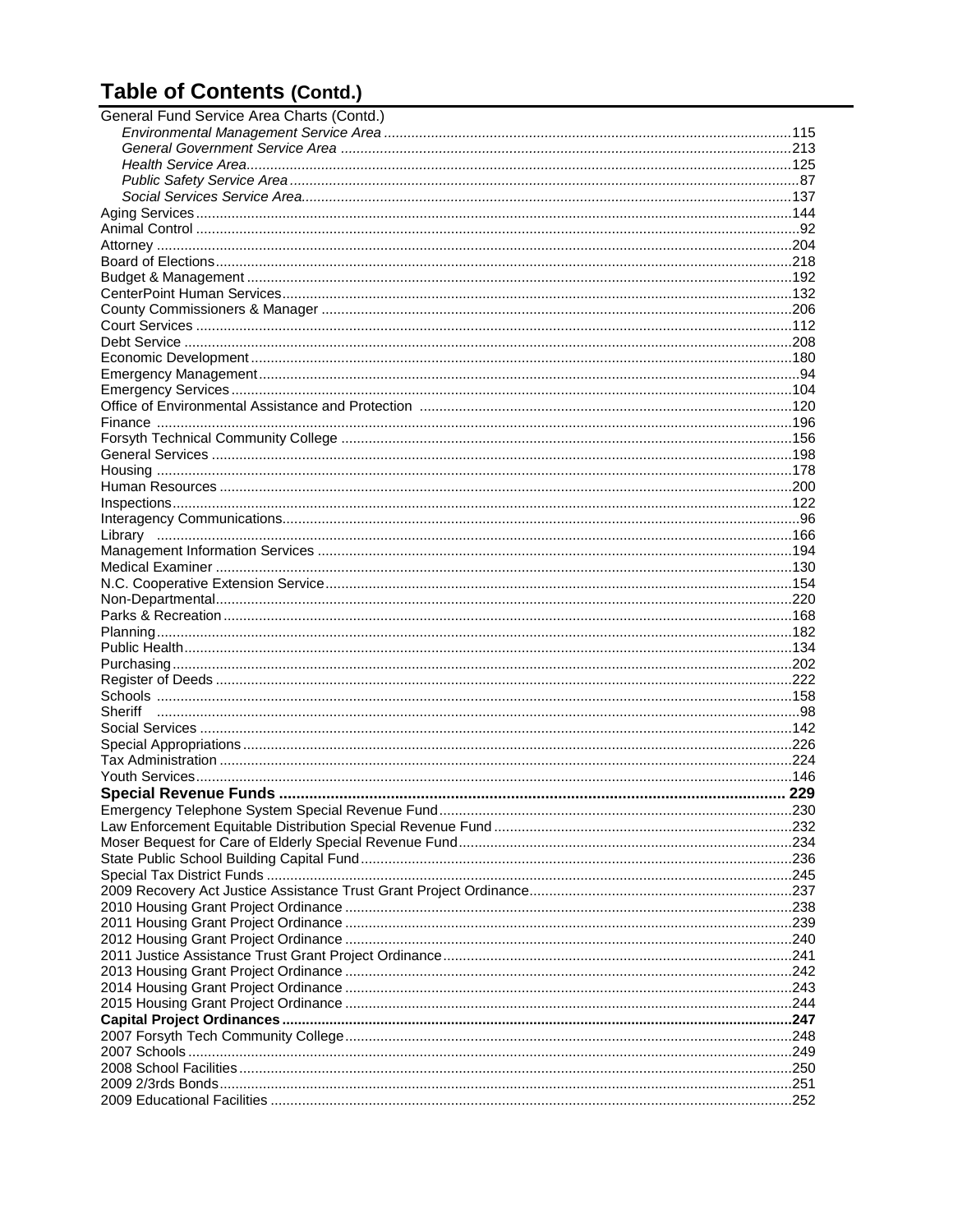# **Table of Contents (Contd.)**

| <b>Capital Projects Ordinances (Contd.)</b> |  |
|---------------------------------------------|--|
|                                             |  |
|                                             |  |
|                                             |  |
|                                             |  |
|                                             |  |
|                                             |  |
|                                             |  |
|                                             |  |
|                                             |  |
|                                             |  |
|                                             |  |
|                                             |  |
|                                             |  |
|                                             |  |
|                                             |  |
|                                             |  |
|                                             |  |
|                                             |  |
|                                             |  |
|                                             |  |
|                                             |  |
|                                             |  |
|                                             |  |
|                                             |  |
|                                             |  |
|                                             |  |
|                                             |  |
|                                             |  |
|                                             |  |
|                                             |  |
|                                             |  |
|                                             |  |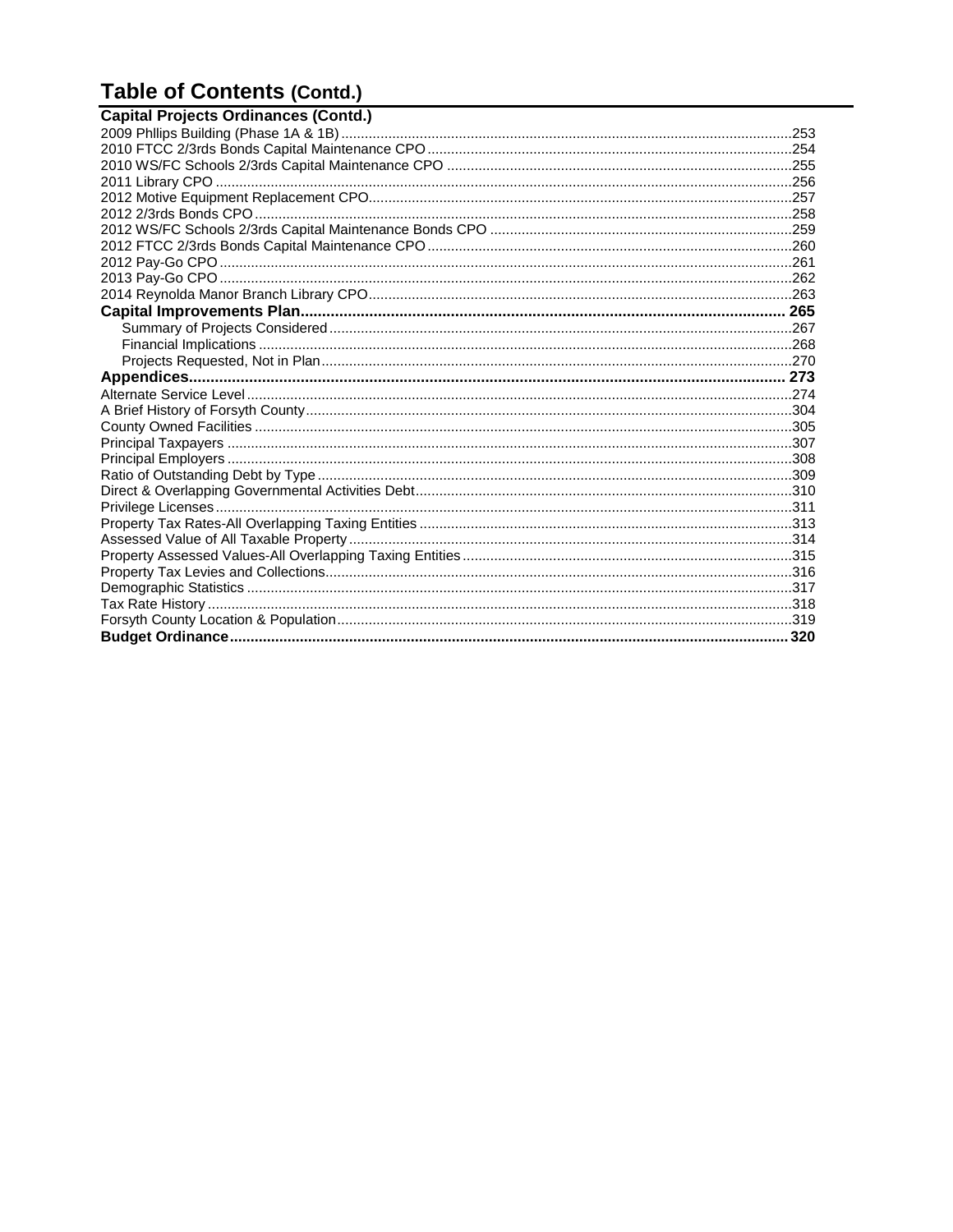The Annual Budget Document for Forsyth County is grouped into nine sections, each with a specific theme & purpose. Taken together they comprise a document designed to meet the information needs of all users from the casual reader to those appraising the financial stability of the County.

# **Manager's Message**

The Manager's message describes the objectives for the County based on priorities previously agreed upon by the Board of Commissioners. It covers important issues such as tax rate, budget issues and objectives, changes to the budget, changes in services, fund balance, personnel, schools, and other operating improvements and capital improvements when they are incorporated into the annual budget. Also included are future considerations for issues to be addressed in subsequent budget years.

# **Policies and Goals**

In this section the reader will find the following:

- Policies, Goals & Basis for Future General Fund Budget Projections
- Summary sheet and detailed data for Future General Fund Budget Projections
- County's Mission Statement
- Information on county government in North Carolina
- Operating Policies and Goals
- Financial Policies and Goals
- Basis of budgeting and budgetary amendments
- Debt Management Policies
- Balanced Budget definition
- Fund Balance definition

# **Financial Section**

This section starts with a summary of annually budgeted funds, followed by a combined summary of all funds. In addition to the General Fund, the County has four annually budgeted special revenue funds.

The Summary of Annually Budgeted Funds provides summary totals for expenditures, revenues and fund balances appropriated for the upcoming budget year. The combined summary of all funds shows revenues by source, expenditures by service area and total commitments and fund balances. This summary sheet is followed by separate sheets for each fund in the same format as the summary.

The next section begins with a one-page summary of revenue sources and expenditure uses. It is followed by descriptions of revenue sources that show history, trends and projections for the upcoming fiscal year. This is followed by descriptions and trends for expenditure uses.

In order to ensure a consistent format, and to provide a crosswalk between revenues and expenditures, the following reports are also included in this section:

- 1. General Fund expenditures and revenues by Service Area/Department
- 2. General Fund expenditures and revenues by Object Level 1/Department
- 3. General Fund expenditures and revenues by Object Level 1/Object Level 2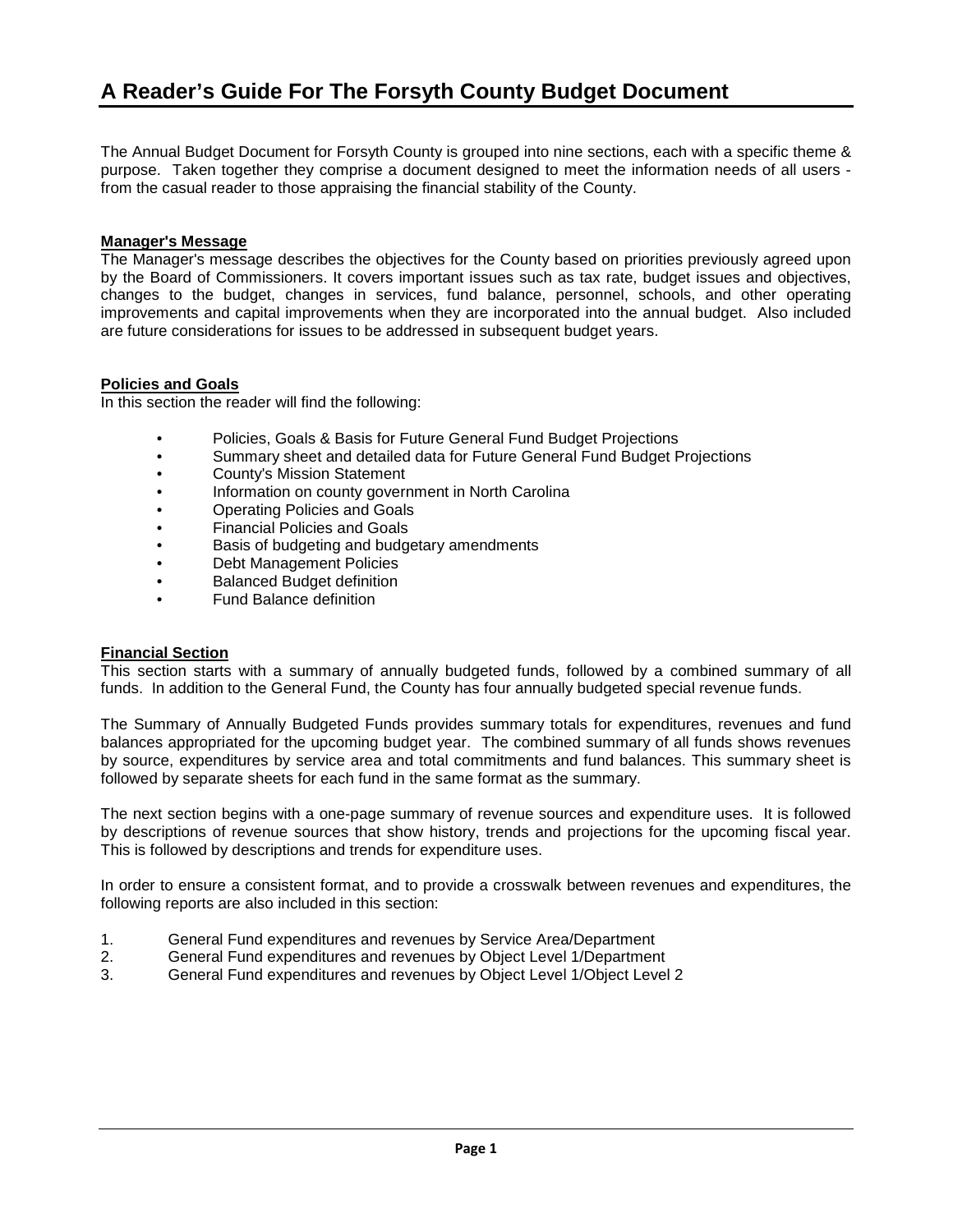# **A Reader's Guide (Contd.)**

### **General Fund**

An organization chart shows the relationships between the Board of Commissioners, other related Boards, the County Manager and operating departments in the General Fund.

Data on personnel positions by service area follows trends in staffing from prior year actual through the adopted budget for the new fiscal year.

Summary sheets are included at the beginning of each service area (for example, Public Safety) that show the relative costs for the function compared to the total budget. Overall goals and objectives for the service area are also shown. Service area organization charts and personnel position data are also shown in the summaries.

Sheets are then provided for each County department and joint City-County department. There are separate sheets for thirty-two (added Aging Services) County departments and four joint City-County departments administered by the City of Winston-Salem (Emergency Management, Inspections, Planning, and Purchasing). There are also joint City-County departments included under Social Services (Transaid). The sheets for each department include: a mission statement, budget highlights, performance and workload measures, a program summary, expenditure and revenue data and (with the exception of joint City-County departments) trends for budgeted positions from Prior Year Actual through Adopted.

### **Special Revenue Funds**

The Emergency Telephone System Special Revenue Fund is used to account for the sixty-cents per month E911 surcharge. The funds are to be used exclusively for costs associated with the Emergency Telephone System.

The Law Enforcement Equitable Distribution Fund is used to provide funds from drug seizure revenue for the eradication of drug trafficking in Forsyth County. These monies are to be used exclusively for equipment, personnel, and training as designated by the Sheriff in accordance with Federal law.

One of the County's multi-year special revenue funds is school-related. The sheets for these funds show the projected flow of state and county funds for these projects. The County's match for the State Public School Building Capital Fund comes from bond funds and ADM funds rather than the General Fund.

The Housing GPO's include transfers from the General Fund for local matching funds, plus expenditures and revenues from various grant-funded housing programs.

The Justice Assistance Trust Grant Funds are used to account for the Federal Justice Assistance Grant shared with the City of Winston-Salem and/or the Town of Kernersville.

The Special Tax District Fund is used to account for property tax collections and other revenue sources for distribution to the County's twenty-two fire tax districts & three service districts. Information is included for each district on the appropriation, fund balance and tax rate for the current year; the requested and recommended tax rate; and the tax rate revenue, fund balance appropriation and total appropriation for the new fiscal year.

The O. Moser Special Revenue Fund was provided from the estate of Odis Moser to provide assistance and special requests from the elderly population of Forsyth County.

### **Capital Project Ordinances**

These are described in detail, showing all revenue sources, the original and current budgets and projected activity for the current year, upcoming year and further into the future. This section concludes the currently established funds in our document. The next section describes projects that are in the planning stages.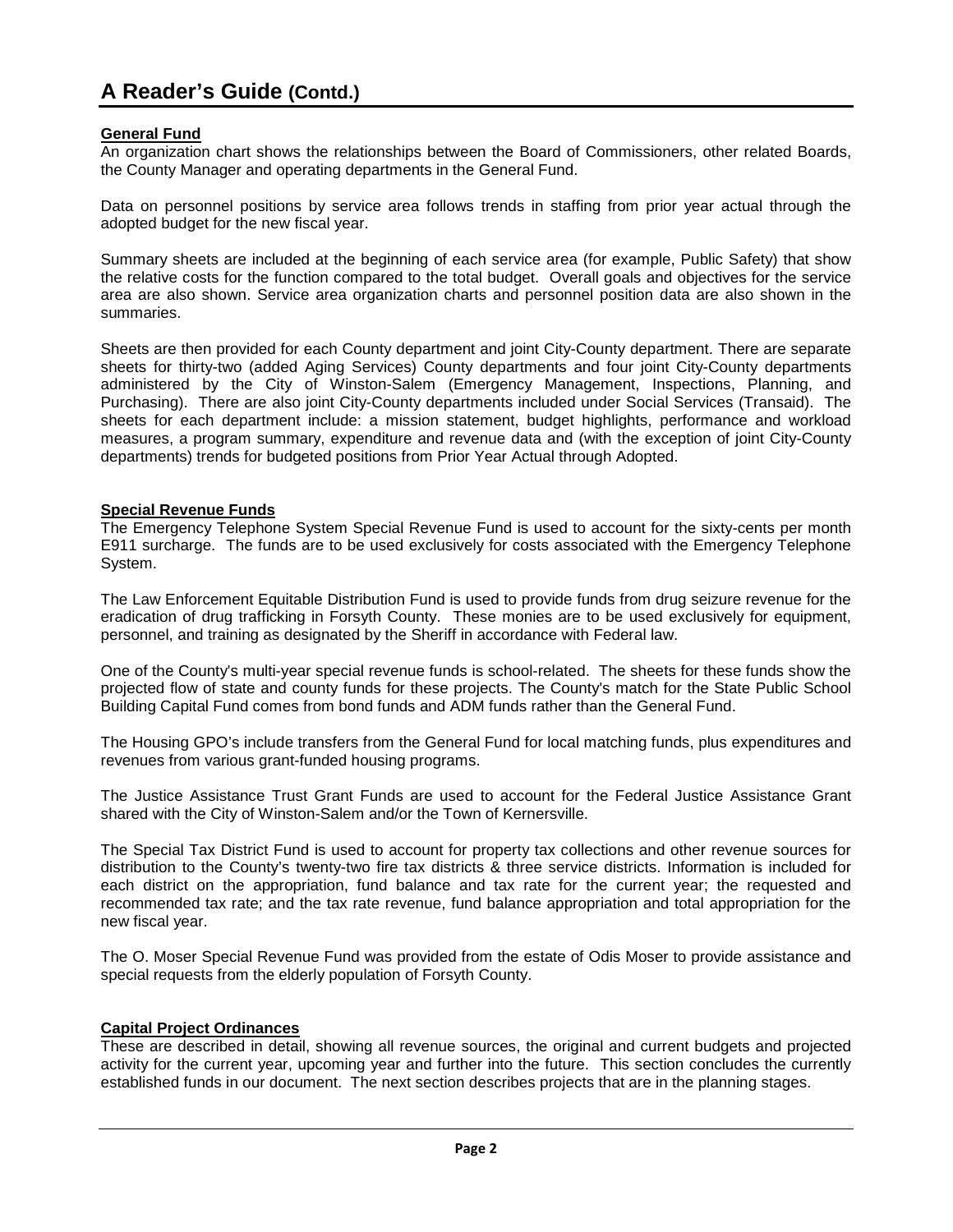# **Capital Improvements Plan**

This section describes projects that are in the **planning** stage. The Capital Improvements Plan is the result of an ongoing process by County officials to assess the need for major capital expenditures, assess the feasibility of funding these projects, and establish an orderly plan for implementation. Operating expenses for the General Fund are also shown by project and year on the Annual General Fund Requirements by project and Annual General Fund Requirements by Department sheets.

Projects are distributed through the ten-year plan based on need, and in keeping with the County's debtceiling policy. As mentioned above, this section describes projects that are in the planning stages while the previous sections describe established funds.

# **Appendices**

Historic, financial, demographic and statistical information is included in this section to allow the reader to become more familiar with the assets of Forsyth County. A list of acronyms is included in the glossary.

### **Budget Ordinance.**

A copy of the newly adopted budget ordinance for the County includes revenue and expenditure information for the General Fund, and the four annually-budgeted special revenue funds. The ordinance also delineates the authority of the County Manager and Clerk to the Board to enter into certain agreements and perform specific other functions related to the annual budget.

The Ordinance establishes the ad valorem tax levy and license tax levies. Other provisions cover restrictions on contingency funds, compensation/allowances of the County Commissioners, and concerns/restrictions related to Contingency and grantee agencies.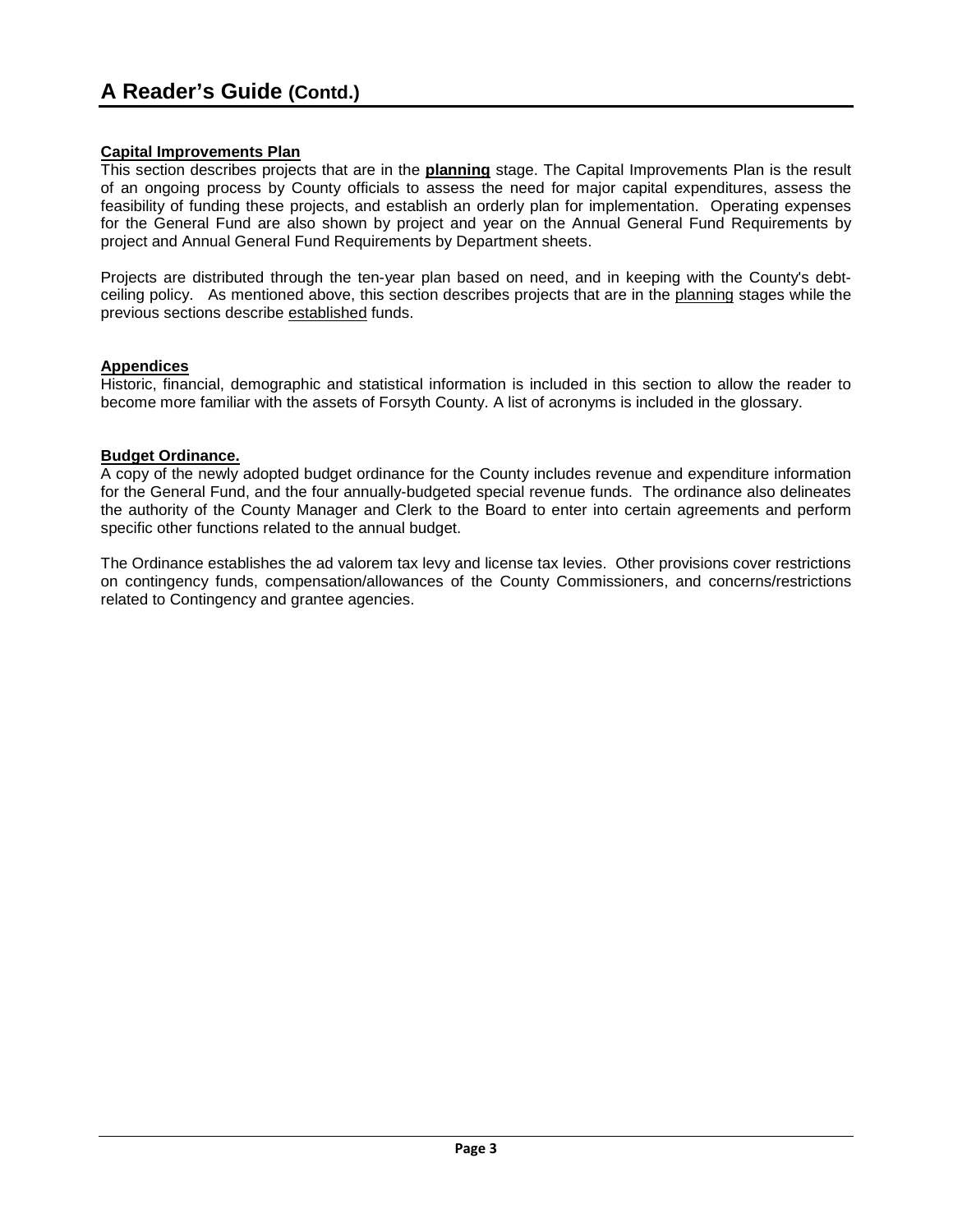# **November**

- Budget & Management Department prepares budget guidelines and preparation package.
- ♦ Schedule for budget preparation process approved by Manager.

# **December**

Budget & Management Department distributes Budget Preparation Package to departments.

### **January**

- New position requests & other requests for additional resources submitted from departments.
- Budget & Management and Finance Departments prepare County Mid-Year Report on the first six months of operation (expenditures, revenues and projects) and projections for year-end.
- Capital Improvements Program prepared for Winter Work Session with Board of County Commissioners.

### **February**

- Current Year Estimates (thru 6/30) & Budget Requests (Continuation & Alternate Service Level) submitted from departments.
- Winter Work Session for County Commissioners, County Manager, and Management staff.

### **March-April**

- Staff reviews budget estimates and requests from departments and prepares work papers.
- Current year estimates and preliminary request totals to County Manager from Budget & Management Department.
- County Manager's meetings with Budget staff and departments regarding budget requests.

### **April/May**

- Winston-Salem/Forsyth County Schools & Forsyth Technical Community College's presentations of budget requests to Board of County Commissioners.
- County Manager and Budget staff finalize preliminary budget document.

### **May**

- Preliminary budget document presented to Board of Commissioners by County Manager.
- **Public Hearing on proposed budget.**
- ♦ Board of Commissioners holds work sessions on budget proposals.
- ♦ Budget Ordinance adopted by Board of County Commissioners.

### **June**

Adopted budget ordinance finalized, printed and distributed.

### **July**

- New fiscal year begins.
- ♦ Budget implementation.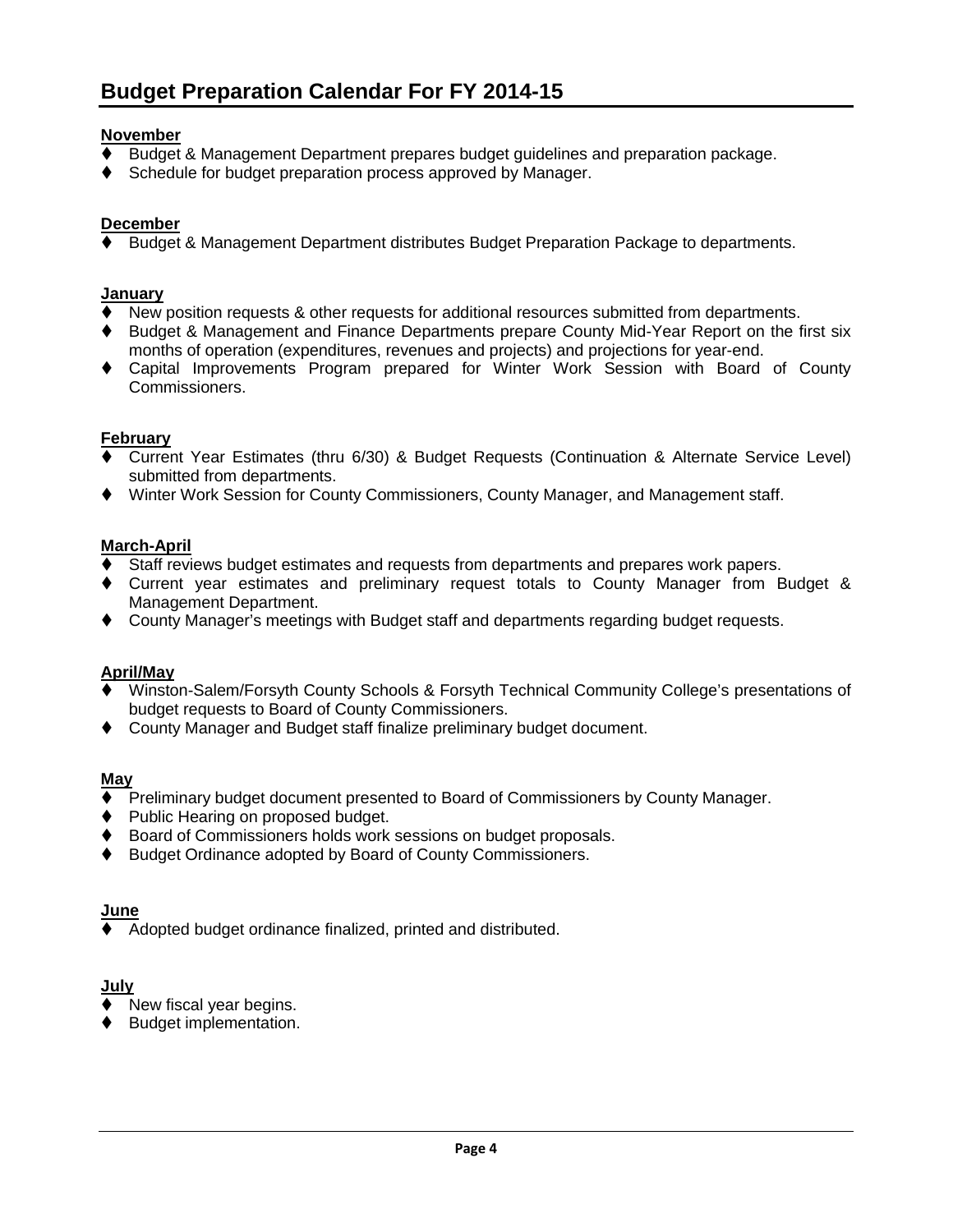# **Process For Preparing, Reviewing and Adopting The Annual Budget**

# **November/December**

The Budget & Management Department prepares budget guidelines and the preparation package that is sent to the departments. The packages are sent to the departments in December and include:

- 1. Cover letter from the County Manager describing the fiscal climate, priorities, major funding issues and budget guidelines for the coming year;
- 2. Percentage changes for utility and telephone costs;
- 3. Vehicle mileage rates;
- 4. Schedule showing the dates by which the estimated and requested figures are to be entered into the budget system;
- 5. Space costs for Hall of Justice and Forsyth County Government Center.

# **January**

Departments prepare their requests for new positions and other additional resources and submit these requests to the Budget and Management Department. The Position Classification Distribution (PCD) report is sent to the departments and is updated to show any changes in the distribution of salaries among the department's cost centers. Requested new positions are given position control numbers (PCN) and are added to the requested version of the Position Classification Distribution report, only if they will be a part of the Continuation budget.

Budget & Management staff reviews the requests from their assigned departments, asks for additional information as needed, and begins the preliminary recommendation process. Staff frequently does statistical analysis independent of the departments to clarify the need for the additional resources.

The Budget System is updated to show the six month's amended budget, and six month's actual to date figures. The departments order reports with the updated figures and begin the process of entering their estimates into the Budget system.

The Capital Improvements Program is prepared for the Winter Work Session with the Board of County Commissioners. Forms are requested from the departments for major improvements/additions to their facilities or equipment. These requests are discussed by management staff, and if approved, are put in priority order. The projects are then included in the Capital Improvements Plan by year, along with anticipated operating costs and potential debt service implications, if applicable.

# **February - March**

Current Year Estimates (through 6/30) and Budget Requests (Continuation and Alternate Service Level) are entered into the Budget system by the departments. Supplemental data detailing descriptions and amounts for each Object Level 3 are submitted to the Budget & Management Department.

The Planning Work Session is held with the County Commissioners, County Manager and management staff. Expenditure and revenue projections and the Capital Improvements Plan are presented for consideration by the Board. Major factors driving the budget are discussed. The Commissioners provide feedback and direction to the County Manager and Staff related to the Board's priorities and preferences for the upcoming budget.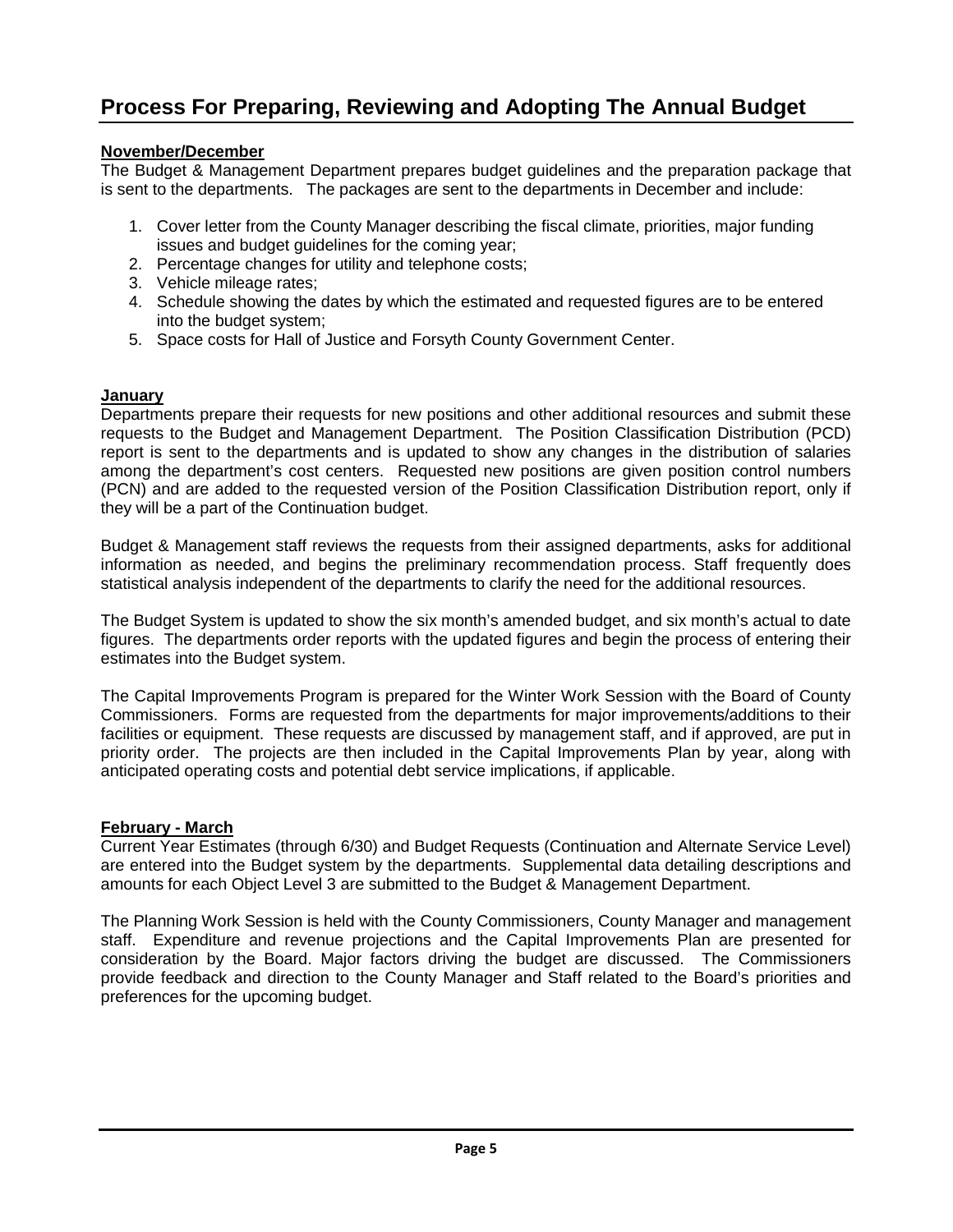# **February & March - Contd.**

The Budget & Management Staff checks the estimates provided by their assigned departments and makes adjustments as needed. Staff enters estimates and requests for Non-Departmental, Special Appropriations, Debt Service, Economic Development, joint County/City departments and other outside agencies. Staff also enters salary and fringe benefit figures for each cost center using data from the updated Position Classification Distribution report and the fringe benefit ratios calculated in December.

Budget requests are discussed with the departments, and the Budget staff begins to formulate and enter preliminary recommendations into the Budget System.

# **March/April**

The Budget & Management Staff completes preliminary recommendations for their assigned departments. Document sheets, an explanation of issues and selected reports and back up material are sent to the County Manager, the Deputy County Manager assigned to the affected department, the Budget Director and the Department Manager in preparation for scheduled budget meetings. Meetings are then held with the County Manager, a Deputy County Manager, the Department Manager and key staff, the Budget Director and the Budget Staff Person responsible for the given department's preliminary budget recommendations. Issues are discussed and changes made by the County Manager are entered into the system by Budget Staff.

# **April/May**

Winston-Salem/Forsyth County Schools and Forsyth Technical Community College make their budget presentations to the Board of County Commissioners. Detail is provided on their requested funding levels and programs and both respond to questions from the Commissioners on any issues that need clarification.

Final decisions are made for the Continuation Recommended budget. Revenue sources and expenditures are rechecked for accuracy. The recommended tax rate is calculated for the upcoming year. The budget is balanced in the system. Pages for the document are updated through the Continuation Recommend column. Sheets with supporting data are finalized and both the Preliminary (Continuation Recommend) and Alternate Service Level documents are sent to the Print Shop.

# **May**

The Preliminary and Alternate Service Level Documents are formally presented to the Board of Commissioners at their regularly scheduled Thursday afternoon briefing. The County Manager goes over highlights of the recommended budget and responds to questions by the Commissioners. The Budget Staff attends this briefing to provide backup information if necessary.

A notice for the Public Hearing on the Recommended Budget is printed in local newspapers showing the date, time and location for the meeting.

The Preliminary Budget and Alternate Service Level Documents are placed on the County's website for the public and departments. All Library locations receive CD versions of the document for public viewing.

A Public Hearing is held on a Monday (or Tuesday if a holiday) night at a regularly held meeting of the County Commissioners for public comment on the upcoming budget. This Public Hearing may move to a Tuesday evening if Monday falls as the Memorial Day holiday. Agencies and individuals express their concerns on issues related to the budget. The Commissioners do not respond to questions or debate the issues at this meeting, but listen to the input provided by the community. The Commissioners continue this meeting to the following Thursday in order to adopt the budget.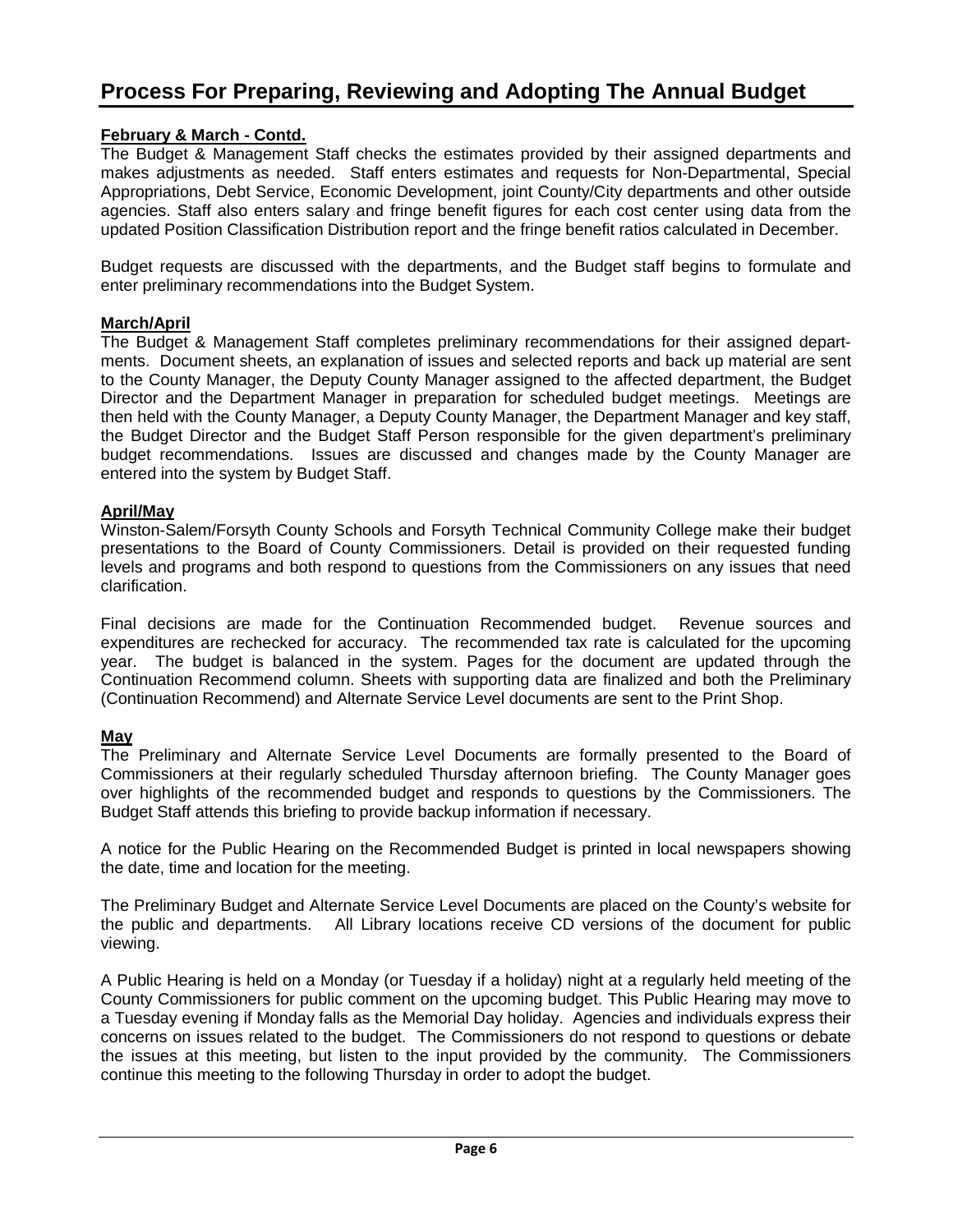# **Process For Preparing, Reviewing and Adopting The Annual Budget**

Workshops are held with the County Commissioners, County Manager, Management Staff, and Budget Staff to discuss the recommended budget. These workshops are on the Tuesday and Wednesday (or Wednesday/Thursday morning if Memorial Day holiday disrupts schedule) following the Public Hearing. The Commissioners make their desired adjustments and these changes are entered into the budget system. A new tax rate is calculated and the adopted budget is balanced. A Budget Ordinance is prepared for adoption by the Commissioners on Thursday at their continued meeting.

# **June**

The adopted Budget Document is finalized, printed and distributed.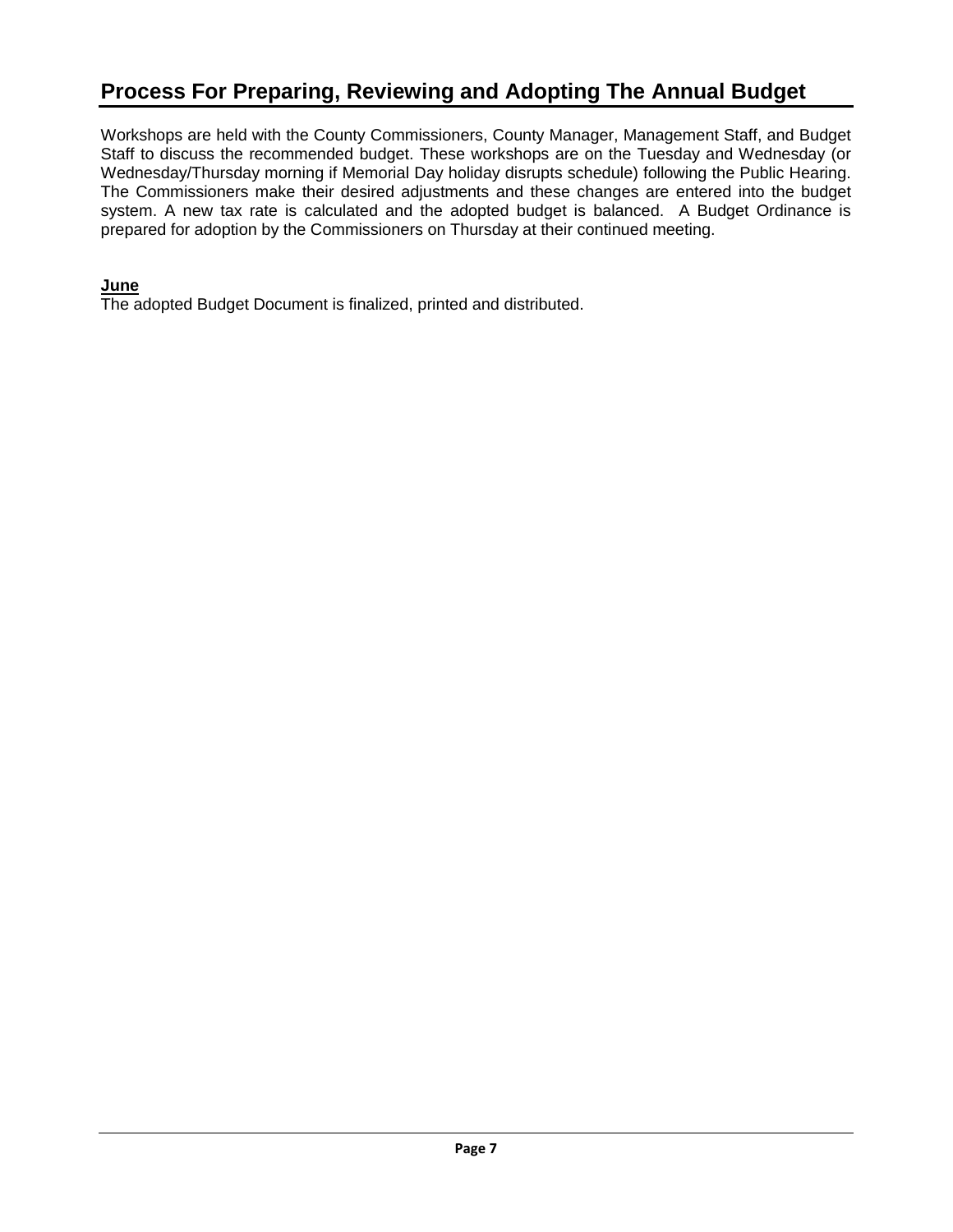# **Glossary Of Budget-Related Terms For Forsyth County**

#### **ABC Funds**

County share of "profits" from the City of Winston-Salem Board of Alcoholic Beverage Control.

#### **Ad Valorem Tax**

A tax levied on the assessed value of real property (also known as "property taxes").

#### **Accounts**

County expenditure accounts listed on departmental sheets:

#### *Salaries & Wages*

(FT, PT and temporary salaries; overtime; longevity; general adjustments; step adjustments, reclassifications) *Employee Benefits*

(life/health/dental insurance; retirement; FICA; separation allowance contribution, employer share of 401K and deferred compensation; unemployment; retiree hospitalization; LEO separation allowance)

#### *Professional Fees*

(medical fees; autopsies; laboratory fees; physical, speech & occupational therapist fees; legal, audit and engineering fees; security service & veterinary fees; temporary help-outside agency fees)

#### *Maintenance Service*

(elevator maintenance; janitorial, linen/laundry and exterminating service; solid waste disposal; equipment and auto repair; software and communication equipment maintenance)

#### *Rent*

(space, equipment, auto and software rental)

#### *Utility Services*

(water and sewer)

### *Construction Services*

(contracted buildings and building improvements)

#### *Communications*

(telephone and teleprocessing; communication circuits)

#### *Travel*

(training & conference; registration & course fees; required travel; personal mileage and parking)

#### *Other Purchased Services*

(contract printing; collection costs and book processing; ordinance codification; food services; software licensing fees; food stamp and bank service charges; inmate housing; towing charges; advertising; client transportation)

#### *General Supplies*

(miscellaneous office supplies; postage; small equipment; janitorial supplies; construction supplies; uniforms; books and subscriptions)

#### *Energy*

(electricity; fuel oil; natural gas; gasoline)

#### *Operating Supplies*

(auto repair parts; tires; library books and periodicals; audio-visual, software, medical and microfilm supplies)

#### *Inventory Purchases*

(merchandise for resale and pharmacy inventory)

#### *Support & Assistance*

(public assistance refunds; AFDC (now entitled Work First Family Assistance); aid to the blind; family planning medical services; adoption assistance payments; emergency assistance; food stamp refunds; court ordered payments; pauper burials; special service expense; JOBS training, support, work-related expense & transportation; foster care payments; special service expense; adult day care; Work First transportation and vendor payments; Smart Start & Child Care Development Fund (CCDF) child care; KBR Trust & Title XX vendor payments; crisis intervention energy assistance)

#### *Other General & Administration*

(memberships & dues; refunds & releases; informants pay; survivor benefits; legal and costs; rewards and incentives; tuition reimbursement; housing acquisition, construction, deferred payment loans & rehabilitation costs; assessments and property tax; document recording costs; interlibrary loan costs; non-employee expense reimbursements; deferred payment loans; fines & penalties; LSCA, Kiger Fund, Chatham Fund & special gift budget-only accounts) *Vehicles*

(trucks & autos; emergency vehicles; motive equipment)

#### *Equipment*

(equipment and computer software)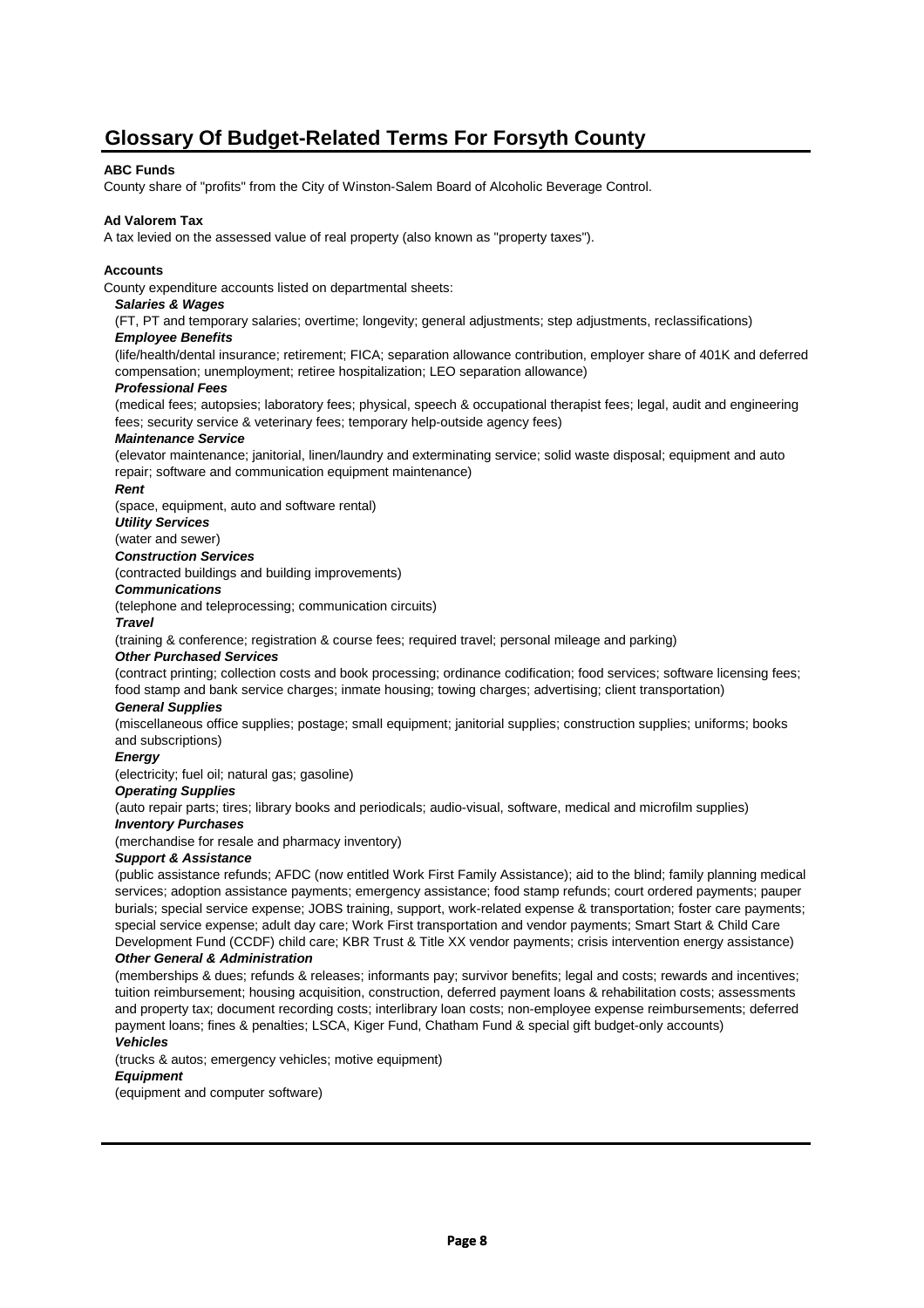**Acronyms**

*ABC* - Alcoholic Beverage Control *ACA -* Affordable Care Act *ACE* - Adult Continuing Education *ADA* - Americans with Disabilities Act *AHEC-NC* - Area Health Education Center-North Carolina *AIDS* - Acquired Immune Deficiency Syndrome *ARCA* - Addiction Recovery Care Association *AVL -* Automated Vehicle Locator *BABs* - Build America Bonds *BCCCP* - Breast & Cervical Cancer Control Program *CAD* - Computer Aided Dispatch *CBA* - Community Based Alternatives *CCDF* - Child Care Development Fund *CDBG* - Community Development Block Grant *CDC* - Center for Disease Control *CFR* - Crash/Fire/Rescue *CIP* - Capital Improvements Program *COLA* - Cost of Living Adjustment *COPS* - Certificates of Participation/ or Community Oriented Policing Services *CPI* - Consumer Price Index *CPO* - Capital Project Ordinance *CRP* - Capital Repair Plan *CPS* - Child Protective Services *CRS* - Community Rating System *CSHS* - Children's Special Health Services *CYO* - Current Year Original *DA* - District Attorney *DEA* - Drug Enforcement Agency *DENR* - Department of Environment & Natural Resources *DOJ* - Department of Justice *DOT* - Department of Transportation *DP* - Data Processing *DSS* - Department of Social Services **EDLP** - Education Debt Leveling Plan *EMS* - Emergency Medical Services Department *EMT* Emergency Medical Technician *EPA* - Environmental Protection Act *ESC* - Employment Security Commission **FAMIS** - Financial and Management Information System **FDIC** - Federal Deposit Insurance Corporation *FLSA* - Fair Labor Standards Act *FT* - Full time Positions *FTCC* - Forsyth Technical Community College *FY* - Fiscal Year *GCC* - Governor's Crime Commission *GFOA* - Government Finance Officers Association *GHSP* - Governor's Highway Safety Program *GIS* - Geographic Information System *GPO* - Grant Project Ordinance *GS* - General Statute *HAVA* - Help America Vote Act *HAZMAT* - Hazardous Material *HCFA* - Health Care Financing Agency *HOJ* - Hall of Justice *HUD* - Housing and Urban Development *HVAC* - Heating, Ventilating and Air Conditioning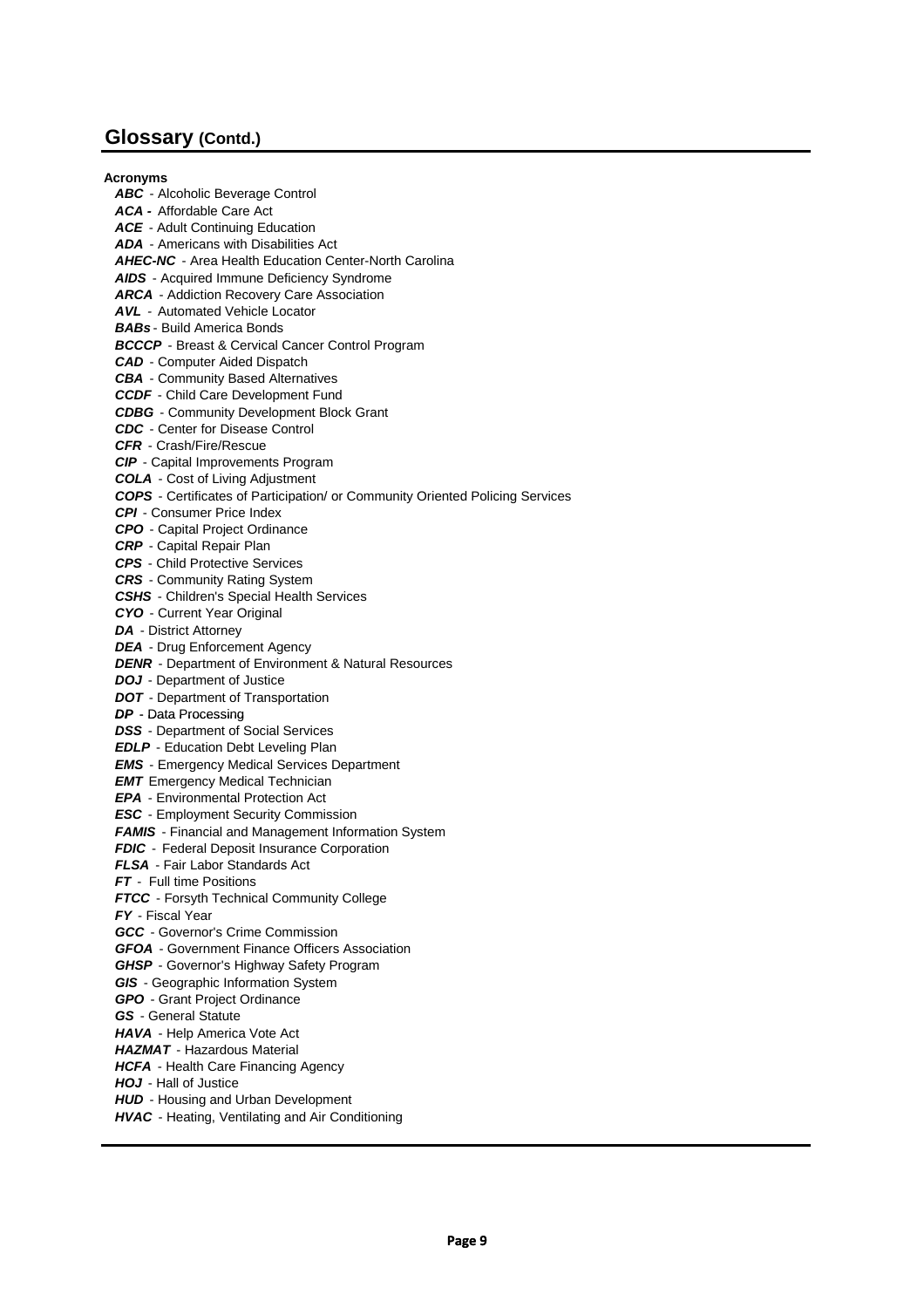**Acronyms (Contd.)** *IDA* - Individual Development Account *INS* - Immigration & Naturalization Services *IV-D* - Child Support *IV-E* - Public Assistance Eligible *JCP* - Juvenile Crime Prevention *K* - Thousand *KBR -* Kate Bitting Reynolds Foundation *KVL* - Kernersville *LEDC* - Law Enforcement Detention Center *LIEAP* - Low Income Energy Assistance Program *LLEBG* - Local Law Enforcement Block Grant *LSCA* - Library Services Construction Act *LSTA* - Library Services Technology Act *LT* - Long Term *M/WBE* - Minority/Women Based Enterprises *MIS* - Management Information Services *NACO* - National Association of Counties *NC* - North Carolina *NC A&T* - North Carolina Agriculture & Technical State University *NC DOT W/F* - North Carolina Department of Transportation Work First *NCACC* - North Carolina Association of County Commissioners *NCEM WMD -* North Carolina Emergency Management Weapons of Mass Destruction *NCGS* - North Carolina General Statutes *NCHFA* - North Carolina Housing Finance Act *NCPTS* - NCACC Collaborative Property Tax System *NCVTS -* North Carolina Vehicle System *NESHAP* - National Emission Standards for Hazardous Air Pollution *PART* - Piedmont Area Regional Transportation *OVW* - Office of Violence Against Women *PC* - Personal Computer *PT* - Part time positions *PYA* - Prior Year Actual *QSCBs* - Qualified School Construction Bonds *RJR* - R.J. Reynolds Industries, Inc. **SMCP** State Misdemeanant Confinement Program *SORT* - Special Operations Response Team *SOS* - Safe on Seven *SSA* - Social Services Administration **STD** - Sexually Transmitted Disease *SWCD* - Soil and Water Conservation District *T/O - "* To outside" as in payments to outside agencies **TANF** - Temporary Assistance to Needy Families *TANF/WFFA -* Temporary Assistance to Needy Families/Work First Family Assistance *TB* - Tuberculosis *TFR* - Transfer *UCC* - Uniform Commercial Code *USDA* - United States Department of Agriculture *WFU* - Wake Forest University *WIC* - Women, Infants & Children Program *W-S* - Winston-Salem *WS/FC* - Winston-Salem/Forsyth County *WSSU* - Winston-Salem State University *YWCA* - Young Women's Christian Association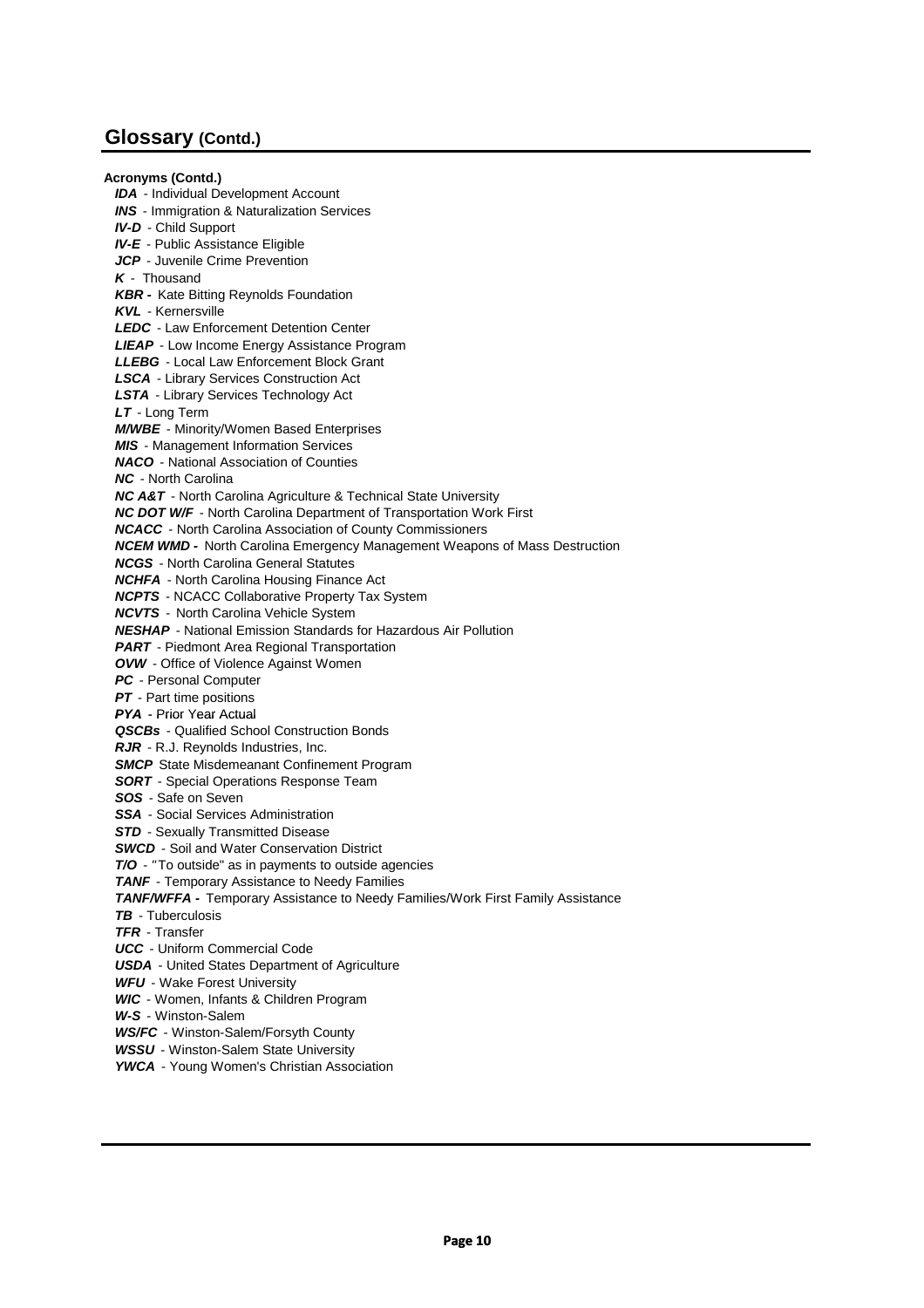### **Appropriation**

The legal authorization made by the Board of County Commissioners for the departments and agencies of the County which approves their budgets and allows them to make expenditures and incur obligations for specific purposes within the amounts approved.

### **Assessed Valuation**

An estimated value placed upon real and personal property by the County Tax Assessing Office as the basis for levying property taxes.

### **Budget Calendar**

The schedule of key dates or milestones which the County follows in the preparation and adoption of the budget.

#### **Budget Implementation**

Adopted budget is rolled into the financial system so that appropriations are in place for the departments to conduct their operations.

#### **Budget Message**

The opening section of the budget document which provides the Board of County Commissioners and the public with a general summary of the most important aspects of the budget, changes from the current and previous fiscal years, and the views and recommendations of the County Manager.

#### **Budget Ordinance**

The official enactment by the Board of County Commissioners that makes appropriations and levies taxes for the budget year. The ordinance may be in any form that the Board considers most efficient in enabling it to make the fiscal policy decisions embodied therein, but it shall make appropriations by department, functions, or project and show revenues by major source. The Board shall adopt a budget ordinance no earlier than 10 days after the day the budget is presented to the Board and no later than July 1. (See Interim Budget)

#### **Budget Preparation Package**

The set of instructions and forms sent by the Budget & Management Office to the departments & agencies of the County for them to prepare their operating budget requests for the upcoming year.

### **Capital Improvement Program (CIP)**

A plan for capital expenditures to be incurred each year over a fixed period of years that sets forth for each capital project; the total estimated cost, the expected beginning and ending date, the amount to be expended in each year, and the method of financing those expenditures, if appropriate. The Plan also provides for any related increased/decreased General Fund operating expenses which may be incurred as a result of implementing the project.

#### **Capital Assets**

Assets with an initial, individual cost of \$20,000 or more for buildings, building improvement and improvements other than buildings; and \$5,000 or more and an estimated useful life of more than three years for all other assets.

### **Capital Outlay**

The cost for acquisition, construction, improvement, replacement, or renovation of land, structures and improvements thereon. (Expenditures to replace parts or otherwise to restore assets to their previously efficient operating condition, are regarded as repairs.) Equipment is physical property, other than land and buildings, having a useful life of more than three years and a cost of \$5,000 or more.

#### **Contingency**

A budgetary account set aside for emergencies or unforeseen expenditures.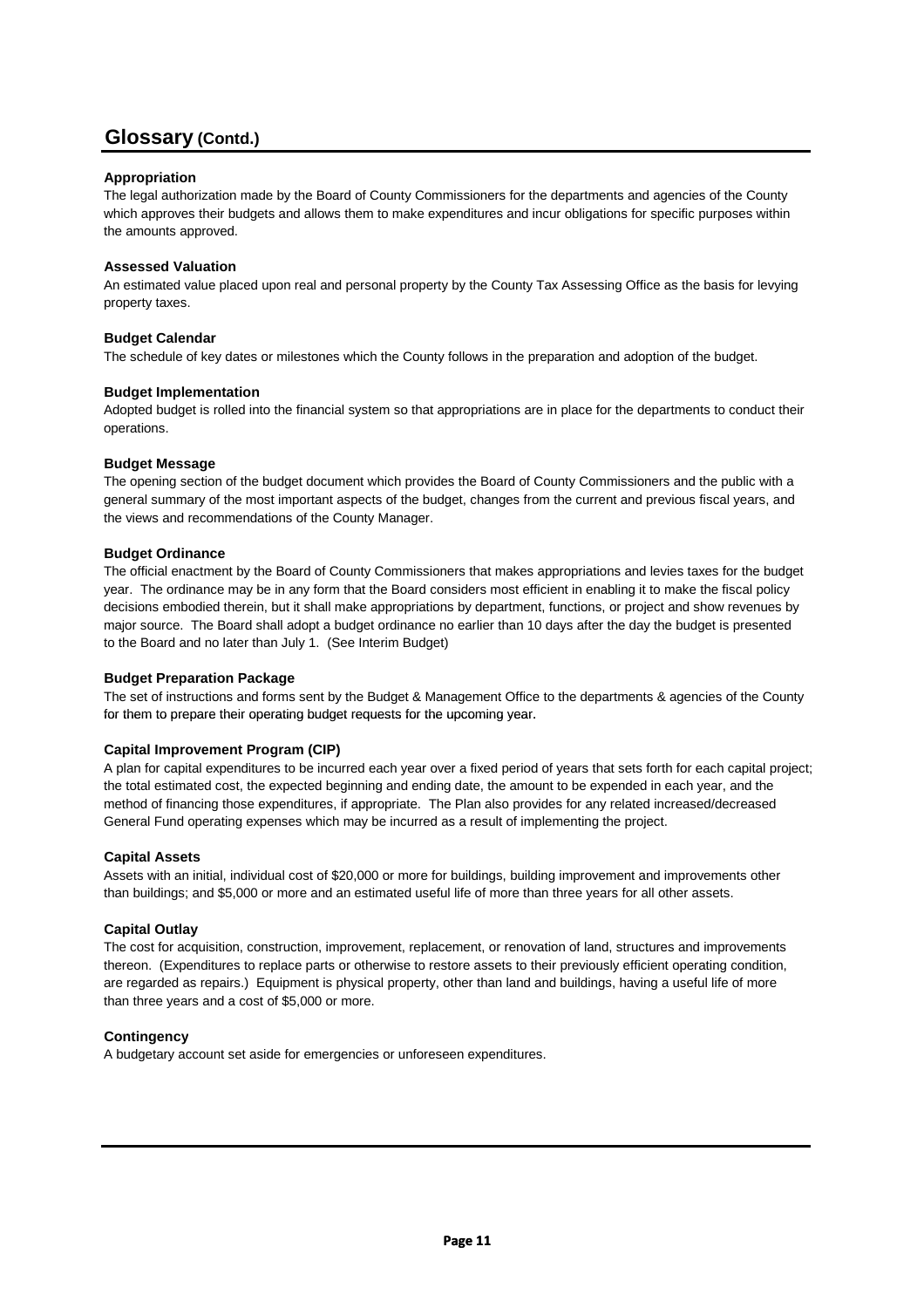### **Cost Sharing Data**

Cost Sharing Data is used as a management tool to capture the value of labor, materials and overhead for services that are provided to County departments by other County departments. Examples are grounds maintenance & management information services. These entries do not constitute actual appropriations of funds.

Contra Expenses are the negative or offsetting entries that are included in the budget of the department that provides the service.

Cost Sharing Expenses are the entries shown in the budgets of the departments that receive the service, and are offset by negative entries in the provider department's budget as described above.

#### **Current Year Estimates**

Projected Estimates for amounts to be expended by the end of the fiscal year (June 30) made as of March 30.

#### **Debt Service**

The County's obligation to pay the principal, interest, and related fees on the indebtedness of the County for existing bonds, notes, or installment purchases according to a pre-determined payment schedule.

#### **Encumbrance**

An amount of money committed and set aside, but not yet expended, for the purchase of a specific good or service.

#### **Fund Balance**

The equity (excess of assets over liabilities) in a governmental fund.

#### **General Fund**

The fund used to account for all activities of a government except those required to be accounted for in another fund. It is the general operating fund of the County.

#### **Grant**

A contribution of assets (usually cash) by one governmental unit or other organization to another. Typically, these contributions are made to local governments from the State and Federal governments or local foundations. Grants are usually made for specified purposes.

#### **Intangible Taxes**

Taxes that were levied and collected by the State on certain personal property on behalf of local governments. The proceeds were distributed to the County and all municipalities within the County. Since the tax was repealed, the State payments in lieu of the taxes are shown.

#### **Interfund Transfers**

Amounts transferred from one fund to another.

#### **Interim Budget**

If the adoption of the budget ordinance is delayed until after July 1, the governing board shall make interim appropriations for the purpose of paying salaries, debt service, and the usual and ordinary expenses of the local government for the interval between the beginning of the budget year and the adoption of the budget ordinance.

#### **Modified Accrual**

The County follows the modified accrual basis of accounting for all funds, under which revenues are recorded as the amount becomes susceptible to accrual by becoming measurable and available to pay current period liabilities. Expenditures, other than interest on general long-term obligations and vacation pay are recorded when the liability is incurred, if measurable. Interest on general long-term obligations is recorded when due.